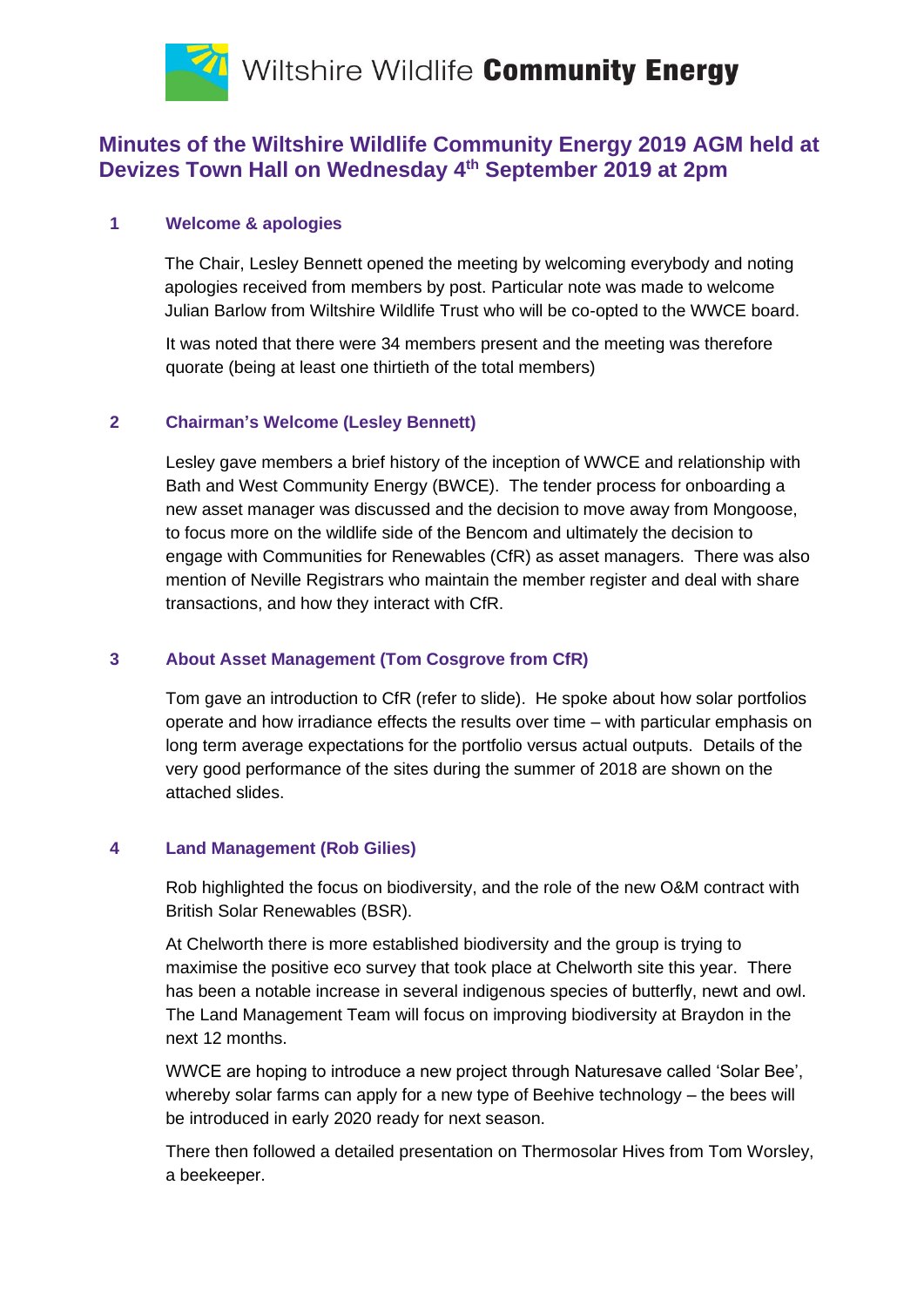

## **5 Community Fund (Peter Newell & Alison Craig)**

Peter gave an introduction to the purpose of the fund, which is to get local community groups to take initiatives in carbon reduction and environmental sustainability.

There is currently £17k available in the fund for grant applicants. Now welcome applications for grants of under £500 as well as larger ones.

Special thanks were noted to those who had contributed to applications.

Damien Haasjes and Rebecca Goddard from WWT are now administering the fund.

Alison Craig then gave a presentation on the use of the fund to deliver an educational module on renewables in Salisbury to young adults (14-19 years old). The pilot module was very successful and well received and they're now looking to extend it from a 3 day module to a 3 week module.

#### **6 Finances (Angela Wright & David Lewin)**

Angela briefly talked through the group financial performance for the year ended 31 March 2019 and how despite a 'group loss', operationally the group had performed well in the period.

David then spoke through he proposition for a 4% interest payment to members based on good performance for the year just passed, whilst proposing an interest rate that was seen as being sustainable going forwards per the long term model to 2042.

David also explained the 3 main reasons for the increase in interest rate from previous years – those being; an increase in RPI, a reduction in costs and a change in future assumptions. The group hopes to be able to increase interest rate paid to members in the future, but must safeguard working capital and bank covenants first.

A proposal was put forward to donate £10k to the community fund and applications were again encouraged.